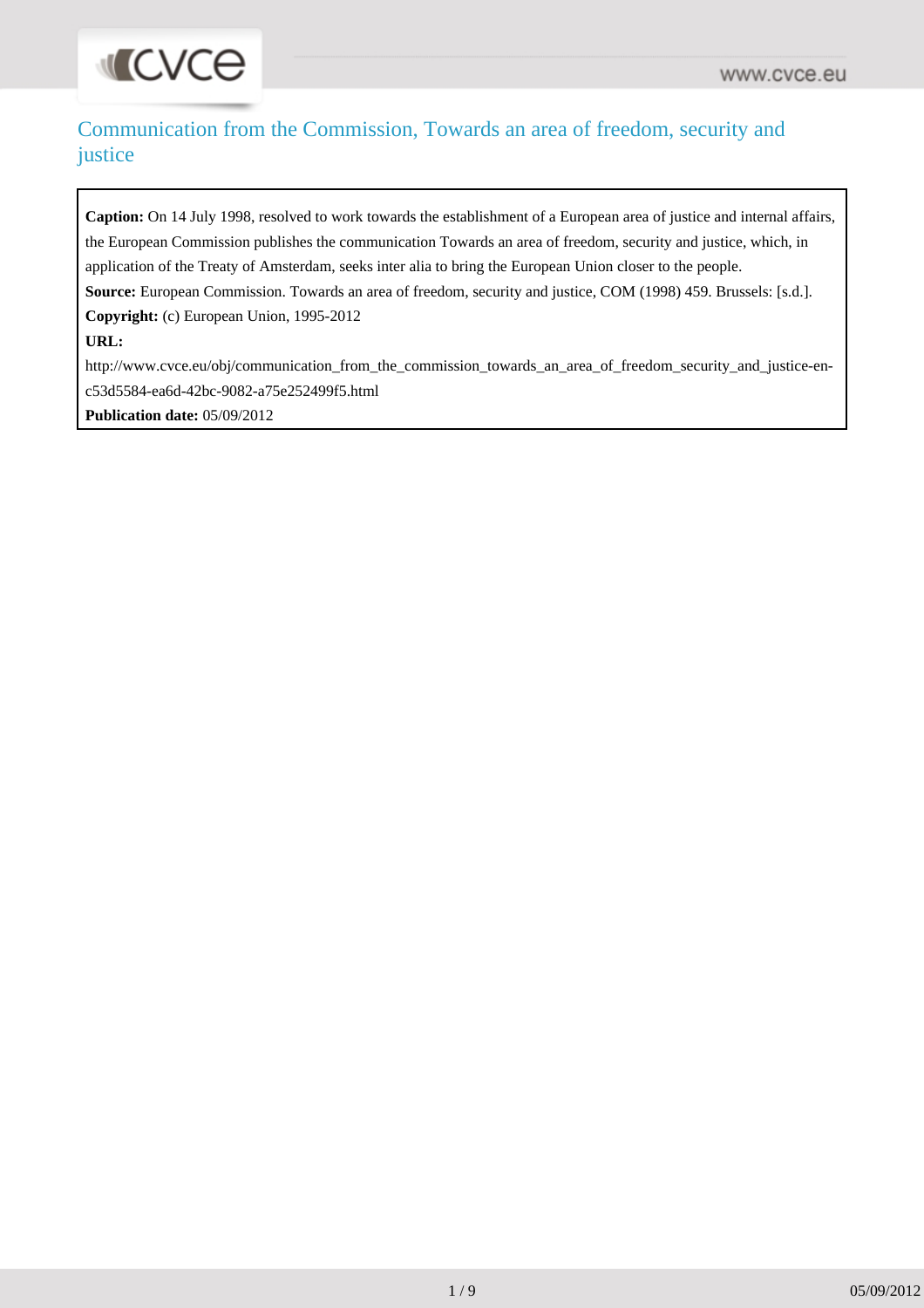# **Communication from the Commission,** *Towards an area of freedom, security and justice*

## **The general framework**

#### **The objective**

The Cardiff European Council called on the Council and the Commission to present an action plan on "how best to implement the provisions of the Treaty of Amsterdam on an area of freedom, security and justice". In doing so its intention was not to launch a simple exercise in drafting or procedural reform. It demonstrated its willingness to tackle a major public concern with concrete action. That request is part of a clear and ambitious move: to set the Union on the path towards reforms that will bring it closer to the people.

However, it is best to begin by thinking about just what is meant by an "area of freedom, security and justice" before listing the various avenues to be explored to make it operational.

The concept enshrines at European Union level the essence of what we derive from our democratic traditions and what we understand by the rule of law. The common values underlining the objective of an area of freedom, security and justice are indeed longstanding principles of the modern democracies of the European Union. The challenge set out by the Amsterdam Treaty is not to reinvent democracy and the rule of law but to allow citizens to enjoy their long-standing democracies in common. A further essential aspect is the economic and social integration of lawfully established non-Union nationals, together with the principle of non-discrimination set in the Amsterdam Treaty.

The three notions of freedom, security and justice are closely interlinked. Freedom loses much of its meaning if it cannot be enjoyed in a secure environment and with the full backing of a system of justice in which all Union citizens and residents can have confidence. These three inseparable concepts have one common denominator - people - and one cannot be achieved in full without the other two. Maintaining the right balance between them must be the guiding thread for Union action.

#### **The foundations**

We would be deceiving ourselves if we thought that this area was to be built out of nothing. In many areas the Community and the Union have already established activities which, in their own fields, help to attain this objective.

For instance, the main feature of the single market is the creation of an area where goods, persons, services and capital must be able to move freely. The Community also has a number of social policy instruments which enhance the public's sense of belonging, an essential adjunct to the frontier-free area.

And since the entry into force of the Maastricht Treaty, the foundation has been laid for more specific cooperation in the area of justice and home affairs.

In parallel, but outside the Treaty of the Union, Schengen has given substance to the desire of certain Member States to advance further in matters relating to the free movement of persons.

On the wider international scene, and in particular within the Council of Europe, the Member States have entered into commitments on various aspects of such an area.

#### **Going further**

This miscellany of achievements, whatever their importance and their significance, is not regarded by the general public as an adequate response to the need to make this dimension of the European Union a reality. Despite the enormous efforts made, the feeling is still that not enough has been achieved. Apart from the absence of transparency and the lack of judicial guarantees, there are two main reasons for this: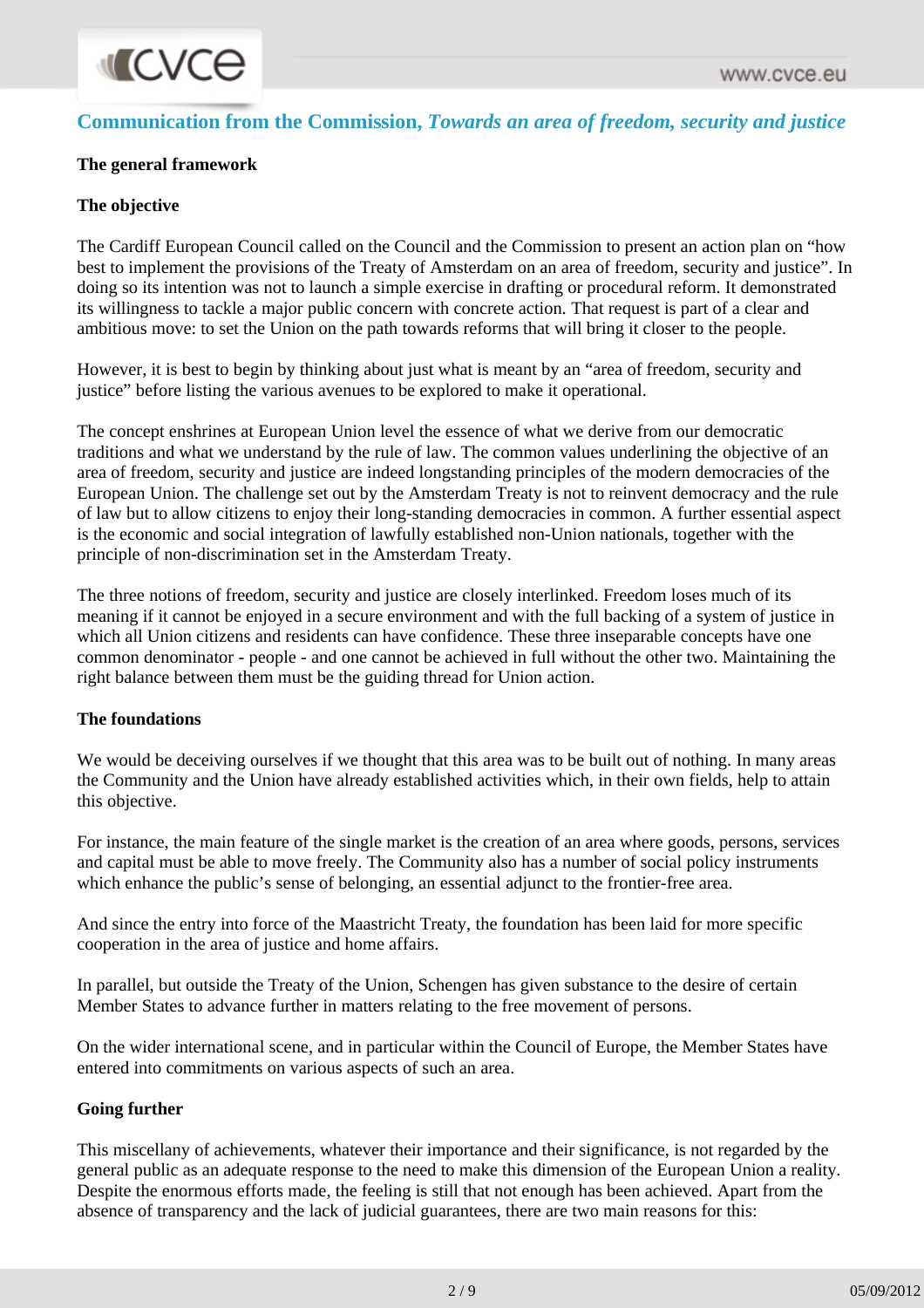# **MICVCO**

- these actions are not organised around a single concept giving them sense and coherence as stages in the process of attaining a specific objective;

- the instruments used were either not designed for this purpose in the case of Community policies (e.g. social integration measures are not specifically intended for crime prevention, even though they can make a major contribution in this respect), or they have proved inadequate (as attested, in JHA cooperation, by the excessive use of non-binding instruments or the failure to ratify the main conventions adopted).

#### **The Amsterdam Treaty: an important step in the right direction**

This contrasting picture verdict does not match up to the constant concern expressed by the public and echoed on a number of occasions by the European Council.

Hence the importance of the new provisions adopted in Amsterdam in that they open up the possibility of significant progress. First of all the objective of maintaining and developing the Union as an area of freedom, security and justice is asserted and the various aspects involved are reviewed. And secondly, the Union has been given the necessary framework in which to accommodate it and the instruments required have been strengthened and at the same time made subject to tighter judicial and democratic review.

The Community method is confirmed: several of the areas of the current "third pillar" are brought under Community arrangements and the Community institutions are given a role in police and criminal justice cooperation. Finally, the integration of Schengen rewards the efforts of the Member States which embarked on this cooperation and gives the Union a base on which it will now have to build further.

In this context fully implementing the Amsterdam Treaty offers a unique opportunity. Having said this, it must also be recalled that this cooperation will, at least for the next five years, continue to be the subject of the unanimity rule.

# **The way forward**

#### **A new spirit of interinstitutional cooperation**

Translating the ambitious objectives of the Amsterdam Treaty into concrete action is a major responsibility shared by all the institutions. Going no further than declarations of intent or simply making cosmetic changes would expose the Union to the risk of disappointing the public in proportion to its high expectations.

One of the keys to success lies in a new spirit of interinstitutional cooperation. It is true that one of the features of the new Amsterdam set-up is an adjustment of responsibilities giving the Commission a bigger role. But what is important is not so much the fact of having a right of initiative, be it shared or exclusive, as the way in which this right is exercised. In any case the Treaty provides that for five years the right of initiative will be shared between the Commission and the Member States for matters transferred to the Community framework. In these areas more than in others it will therefore be necessary to continue a constructive dialogue between the Member States and the Commission.

It is the Commission's intention to be guided by the following two lines of action.

- It will, of course, make use of its right of initiative, but in doing so it will set priorities which take account of the timetable fixed by the Treaty itself as regards full attainment of the free movement of persons. It will base its action on a sound understanding of the subsidiarity principle and an analysis of the possibilities offered by the new Treaty to consolidate Community and Union action in areas where it was hampered by the imperfections of the existing Community framework. An initial outline of these priorities is given in the section "Priorities" below.

- It will ensure that the opportunity offered by the new Treaty is not wasted. It would warn against an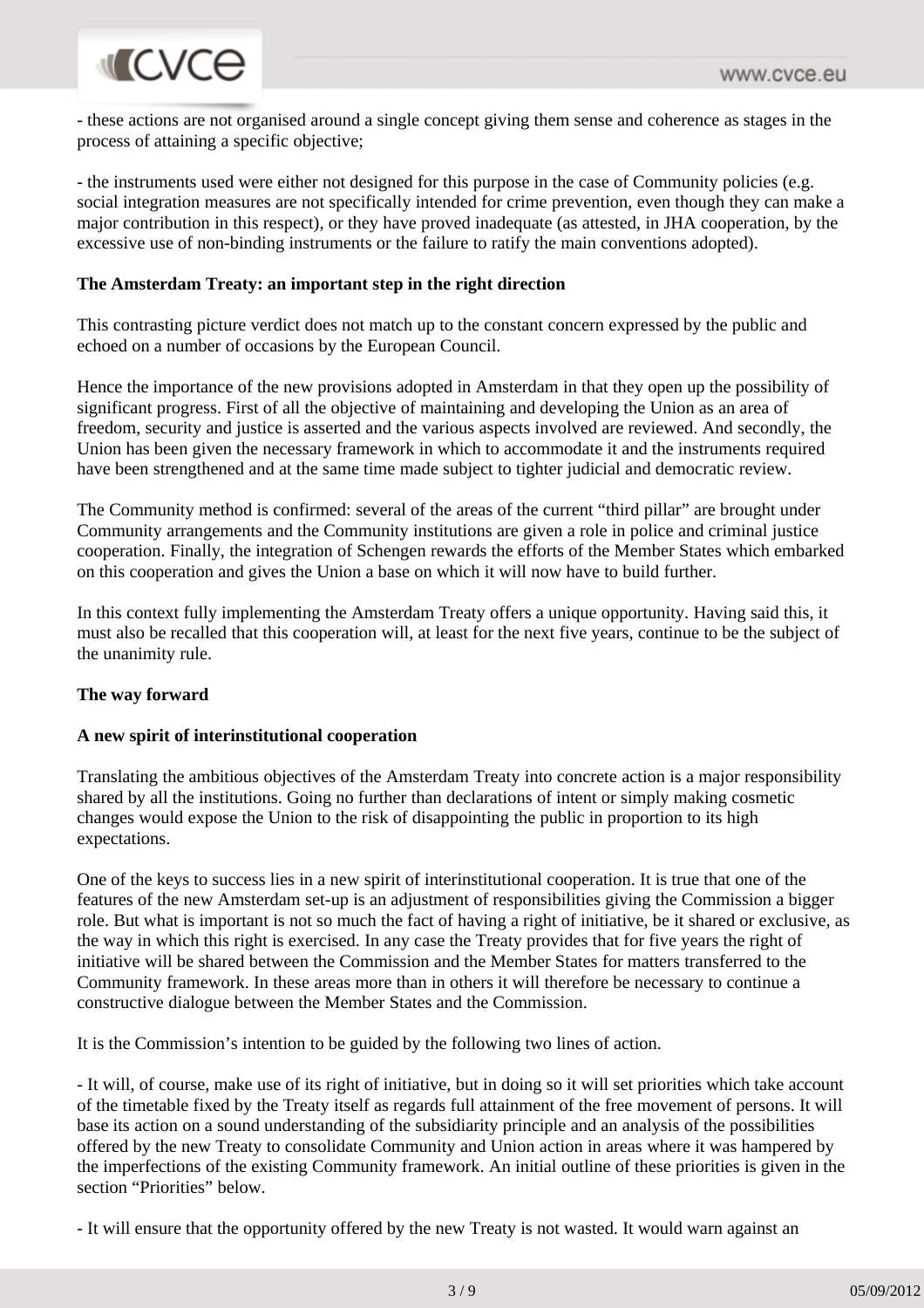# **ILCVCe**

attitude that is contrary to the spirit of the new Treaty. In concrete terms this means ensuring that the spirit is respected as regards the transition period for the work in progress and the integration of the Schengen *acquis*. This is dealt with in the following section.

## **The transition to the new Treaty**

Four transitional issues must be addressed.

- The Schengen *acquis*, whose distribution between the future "first" and "third": pillars will have significant consequences for work in this area. It is possible that, if no agreement is reached in that exercise by the time the Treaty enters into force, the fall-back position, foreseen in the Amsterdam Treaty's Schengen Protocol, of situating the whole of the Schengen *acquis* in the future Title VI will apply. The Commission considers that such an outcome would not be acceptable, and would need to be corrected over time by the adoption of appropriate Community instruments to take over those parts of the Schengen *acquis* which fall under the future "first pillar".

- "Unfinished business". Currently under discussion in the Council are a number of draft instruments tabled before the signature of Amsterdam but with the possibility that agreement may be reached in the Council before the Treaty comes into force. The Commission will continue to encourage the efforts already being made to introduce appropriate Amsterdam language. Should these efforts fail, however, there would be a clear need for replacement Amsterdam-based texts to be tabled immediately after the entry into force of the Treaty.

- Commission initiatives currently on the Council table. These initiatives, of which the draft Convention on admission and the draft joint action on temporary protection are the most significant, are based on Maastricht. They are unlikely to be adopted before the entry into force of Amsterdam. As already stated in the Commission's proposals, new texts will be prepared to be ready for immediate tabling when the Treaty enters into force. The same consideration applies for any new Commission initiatives taken between now and the entry into force of the Treaty.

- The existing third pillar *acquis* as transmitted to the applicant countries, some of which even pre-dates Maastricht e.g. the Dublin Convention. In the case of these instruments, it will be necessary to examine whether and, if so, on what timescale there is a need for Amsterdam versions. In addition to any identified need for improvements of substance to these instruments, such reformulations will at the very least adapt the existing instruments in terms of the involvement of the institutions of the Union.

#### **Priorities**

The Commission intends to combine its efforts with those of the other institutions and the Member States to make this area of freedom, security and justice more tangible in the everyday life of the people. Its action will be guided by the priorities set out in the following sections.

It must be borne in mind that one of the features of cooperation in the area of justice and home affairs is that it is based on operational arrangements as much as on legislative instruments. In this respect the Member States and their competent authorities bear a great deal of responsibility. In these areas too, the Commission will follow the general guidelines it has set for its legislative policy, in particular by conducting the consultations which precede the Commission initiative.

One must also bear in mind that there is an important link with the enlargement process, in particular with the pre-accession strategy. The countries applying for membership of the European Union are well aware that justice and home affairs will have a special significance for their applications. However, the JHA *acquis* is different in nature from other parts of the Union's *acquis*. Much still needs to be done and the *acquis* will therefore be developing constantly over the pre-accession years. The Union owes it both to itself and to the applicant countries to build up this *acquis* as quickly and concretely as possible in order to put in place a clear and comprehensive framework. The Commission must also ensure the optimal use of the assistance the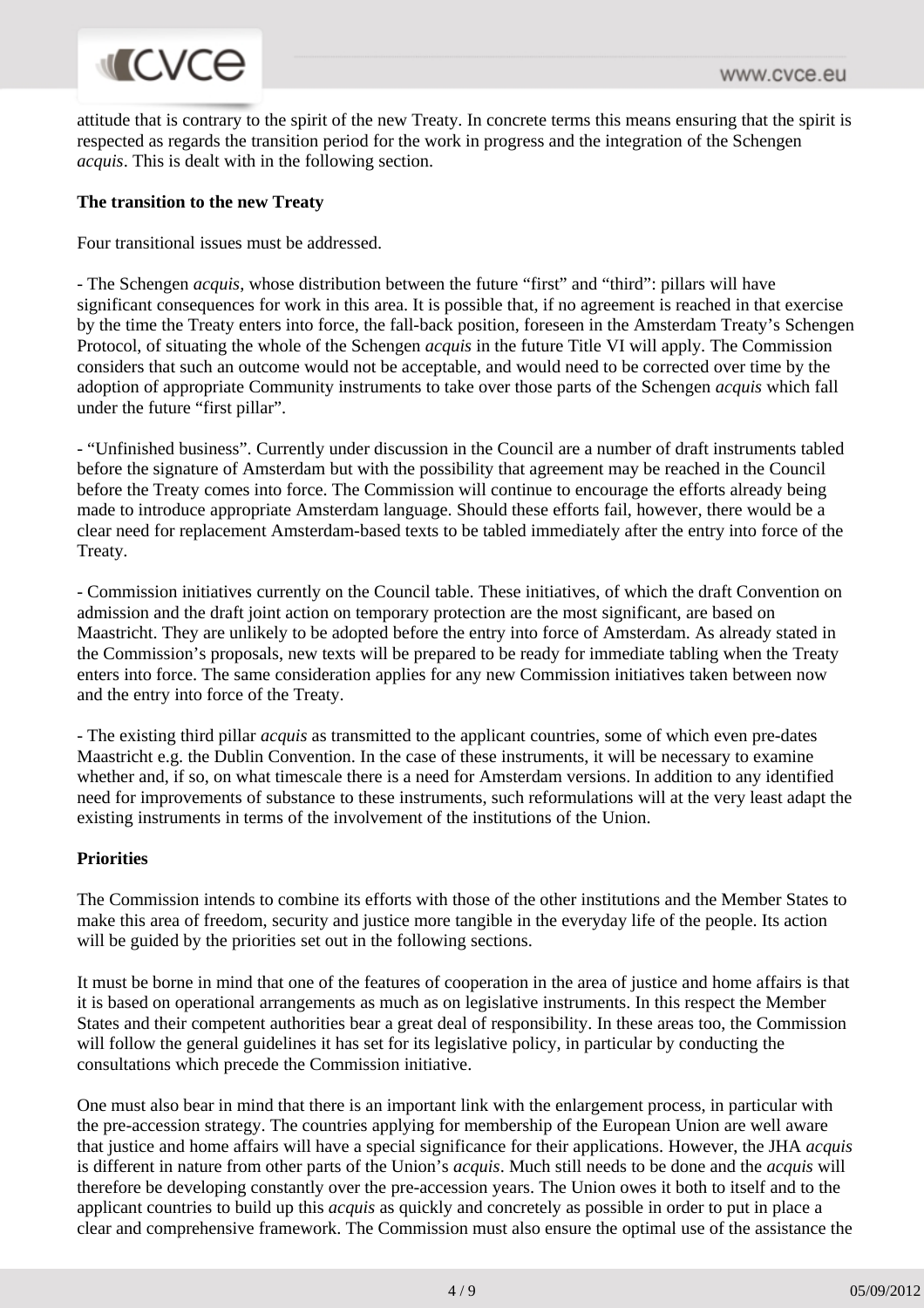Union can make available to the applicant countries.

#### **An area of freedom**

#### **A wider concept of freedom**

The wider concept of freedom embodied in the Treaty of Amsterdam aims to give "freedom" a meaning beyond free movement of people across internal borders. It is also freedom to live in a law-abiding environment in the knowledge that public authorities are using everything in their individual and collective power (nationally, at the level of the Union and beyond) to combat and contain those who seek to deny or abuse that freedom. Freedom must also be complemented by the full range of fundamental human rights, including protection from any form of discrimination.

Another fundamental freedom deserving special attention in today's fast-developing information society is that of respect for privacy and in particular the protection of personal data. This is especially true when, in support of the development of police and judicial cooperation in criminal matters, data exchange networks are set up. The Commission will take the measures required to ensure appropriate protection of personal data exchanged in the area of freedom, security and justice.

#### **The Schengen** *acquis*

The objective for justice and home affairs cooperation has so far been closely linked to free movement of people. It has had the effect of focusing efforts on measures to compensate for the loss of internal frontier controls and a number of useful and relevant instruments have been adopted.

With the integration of the Schengen *acquis* the Union will receive a foundation on which to build a genuine area of freedom, security and justice within the Union framework, thereby marking a real step forward.

What is required now is fully open management and monitoring of the smooth operation of this frontier-free area and its future development. The Commission will play its part, taking account of the know-how available to the Commission itself and the Member States concerned: for certain aspects such as visa policy, the Commission already has the necessary know-how; for others, such as the technical aspects of SIS, it intends to draw on the know-how of the Member States to develop its own.

#### **Immigration and asylum policies**

When looking at the priorities ahead, different considerations must apply to immigration policy on the one hand and asylum policy on the other. Future work in these areas will essentially be determined by the fact that the new Treaty itself contains an obligation to take action within five years in a wide range of immigration and asylum-related areas involving both substance and procedure. An impressive amount of work has already been carried out. However, the instruments adopted so far often suffer from two weaknesses: they are frequently based on "soft law" such as resolutions or recommendations that have no legally binding effect. And they do not have adequate monitoring arrangements. The commitment in the Amsterdam Treaty to use European Community instruments in the future provides the opportunity to correct these weaknesses.

As far as immigration is concerned, Member States are all subject to migration pressures from many - and often new - sources to which they have to respond by finding the balance between economic and humanitarian considerations and in line with Community legislation and key international agreements. This is particularly true for family reunification, which is the largest single group of immigrants still admitted into the Union. The abolition of internal border controls and the notion of a common external border reinforces the desirability for the Union to develop more similar approaches and closer cooperation in the immigration policy area. In this context a major priority will be the fight against the trafficking in human beings.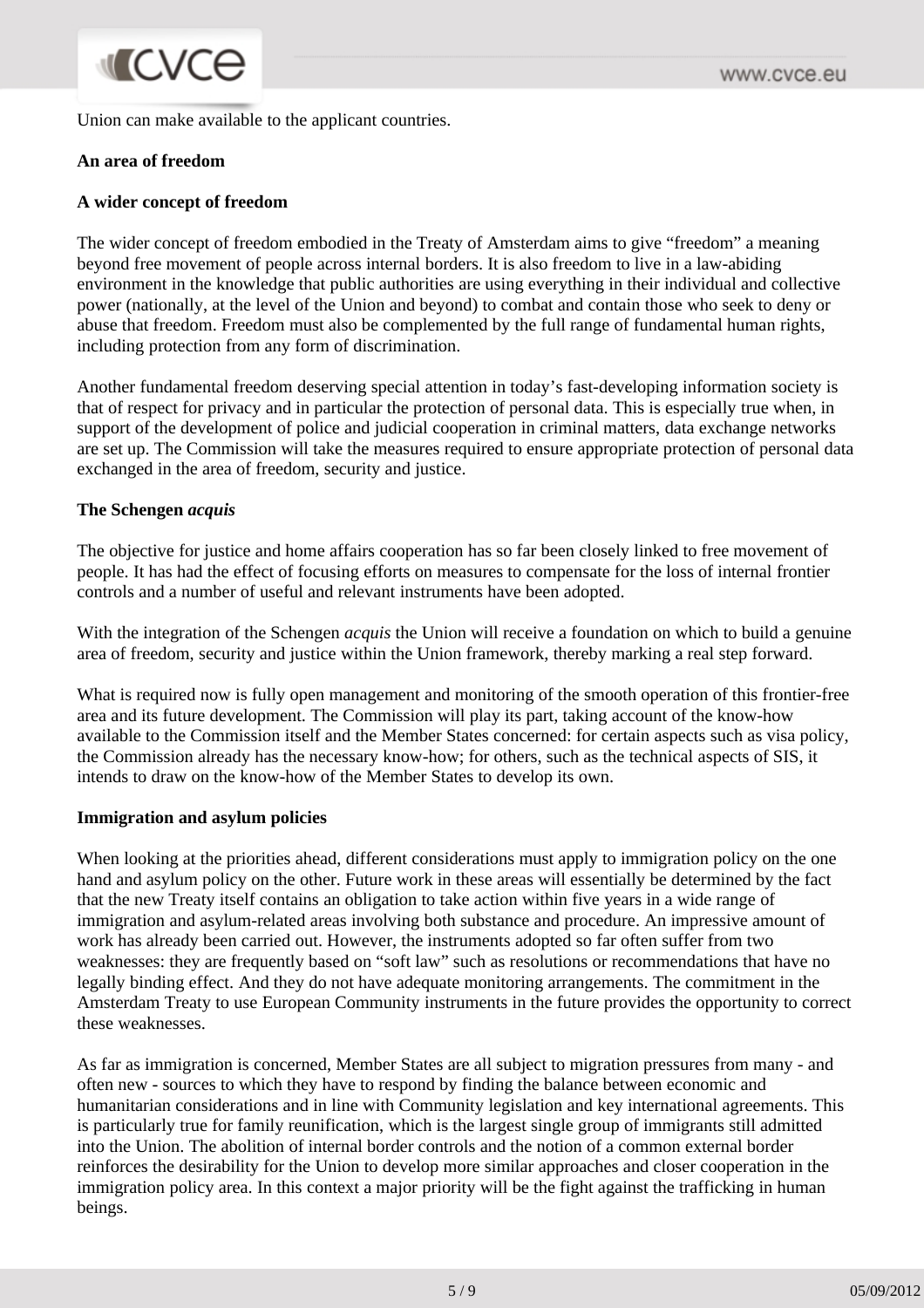

In the case of asylum, the 1951 Geneva Convention provides the common basis around which a European refugee regime is built. The Council has already agreed on common guidelines for the interpretation of the refugee definition as laid out in that Convention; but further steps have to be taken. There is an urgent need to complement the Geneva Convention with instruments capable of handling today's asylum challenges, particularly in situations of mass-influx of people seeking international protection. When a conflict in a crisis region escalates the number of people fleeing that region and arriving in the Union seeking protection can be so great that applying normal asylum procedures rapidly becomes impossible.

In addition, some of those people may need international protection without being eligible under the Geneva Convention. This is why the Commission attaches great importance to the adoption of a mechanism for giving temporary protection, thus allowing the Union to respond adequately and rapidly to situations of mass influx. This has to be accompanied by a mechanism of solidarity to assist the Member States which are most affected in a particular situation. Aside from mass-influx situations, the Union needs to develop minimum standards for asylum procedures as well as subsidiary forms of protection for people whose individual cases demonstrate a need for protection, despite the fact that they are not refugees under the Geneva Convention.

#### **Integration of non-Union nationals**

A wider concept of freedom cannot be exclusively reserved for EU citizens. It must also include the more than 10 million third country nationals who live lawfully and permanently in our Member States.

So far, efforts in this area have not been tackled in a generalised and systematic way, but rather limited to specific measures (i.e. in the coordination of social security systems). The European Union needs to develop a common understanding of the extent to which third country nationals and EU citizens should be treated equally. Also, the reflection must be continued concerning the difference to be made between third country nationals recently arrived and those who have long been living in Member States on a permanent basis.

#### **An area of security**

The full benefits of any area of freedom will never be enjoyed unless they are exercised in an area where people can feel safe and secure.

Looking at the new Treaty it is clear that the agreed aim is not to create a European security area in the sense of a common territory where uniform detection and investigation procedures would be applicable to all law enforcement agencies in Europe in the handling of security matters. Nor do the new provisions affect the exercise of the responsibilities incumbent upon Member States to maintain law and order and safeguard internal security.

Amsterdam rather provides an institutional framework to develop common action among the Member States in the indissociable fields of police cooperation and judicial cooperation in criminal matters. The declared objective is to prevent and combat crime at the appropriate level, "organised or otherwise, in particular terrorism, trafficking in persons and offences against children, illicit drug trafficking and illicit arms trafficking, corruption and fraud".

The Commission intends, for its part, to make a realistic use of its new right of co-initiative foreseen by the Treaty of Amsterdam in the field of law enforcement cooperation, recognising the leading role of the Member States. As a first step, and building on the experience of the cross-pillar approach adopted in the action plan on organised crime, it will consider extending future first pillar initiatives, where appropriate, to include related law enforcement proposals. By doing so, the defence of the Union's interests will be reinforced, whichever "pillar" they come under (for instance concerning the protection of EC financial interests or in the area of environmental protection).

#### **Europol**

As far as Europol is concerned, the new Treaty recognises the essential and central role it will play, by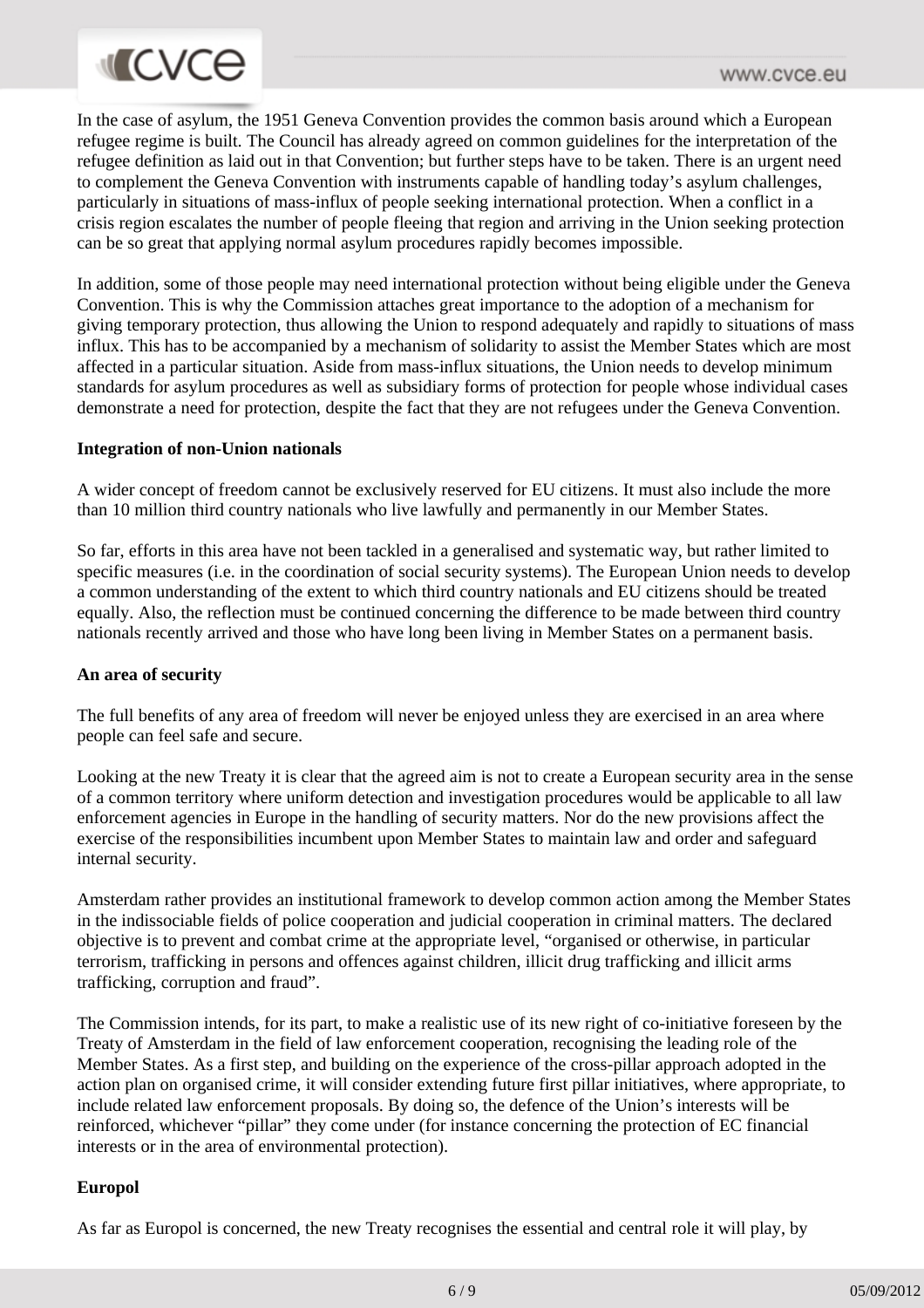requiring that a number of specific measures be adopted within five years of its entry into force. The new Treaty provides in particular further coordination and more operational tasks to Europol. It is therefore important to start to work on the implementation of these measures as soon as possible, now that the Europol Convention has at last been ratified by all Member States, so as to allow Europol to play fully its new role as an indispensable European cooperation tool. These developments should build upon the *acquis* of the Europol Drugs Unit which, as a precursor for the future Europol, has gained experience in areas like information exchange, technical and operational support, threat analyses and situation reports.

### **Organised crime**

Organised crime poses a major and growing threat. It is a phenomenon which has developed internationally both in composition and scope at an alarming speed. Not only are a number of foreign organised crime groups building up structures in countries of the EU, but cross border cooperation between these groups and domestic criminal groups is also increasing.

The Union's response to this challenge is contained in the action plan to combat organised crime, endorsed by the Amsterdam European Council, that foresees an integrated approach at each step on the continuum from prevention to repression and prosecution.

Important progress has already been made, as the Cardiff European Council recognised. Along with progress achieved in the judicial field, EU cooperation has led to the building up of European networks between national operational law enforcement authorities, enabling them to conduct joint surveillance operations, to enhance expertise and specialised training in a series of fields such as drugs, money laundering, terrorism, stolen vehicles, football hooliganism, high-tech crime and urban violence.

## **Drugs**

Drugs deserve a particular mention. They constitute a threat to collective and individual security in numerous ways, often but not always linked to organised crime. It is an area to which Europe has brought a distinctive and influential approach through its insistence on a comprehensive policy based on shared responsibility between consumer and producer countries. Within that comprehensive framework, however, it is clear that a major component will be the mobilisation of the full weight which various law enforcement agencies can collectively bring to bear against the traffickers and the criminal organisations which lie behind them.

The Treaty of Amsterdam will further enhance the Commission's ability to make its contribution to the Union's fight against drugs, also in areas where it previously had no formal right of initiative. The elaboration of the Union's action plan against drugs for the period 2000-2005 will be priority for the coming year.

#### **An area of justice**

Judicial systems within the European Union have developed gradually and over a very long period of time. An independent and well-functioning judiciary is one of the backbones of our shared tradition of rule of law.

As historic experiences vary among Member States, it is hardly surprising that judicial systems differ substantially both in terms of material content and procedural rules. But we cannot escape the fact that the obstacles and difficulties this creates are hard for Union residents to understand, especially when they are supposed to enjoy a frontier-free area, now also an area of freedom, security and justice, in which to move freely and live their lives. This also applies to firms operating in a single market.

The new impetus and instruments introduced by Amsterdam provide the opportunity to examine what the area of "justice" should seek to achieve. The ambition is to give citizens a common sense of justice throughout the Union. Justice must be seen as facilitating the day-to-day life of people and bringing to justice those who threaten the freedom and security of individuals and society. This includes both access to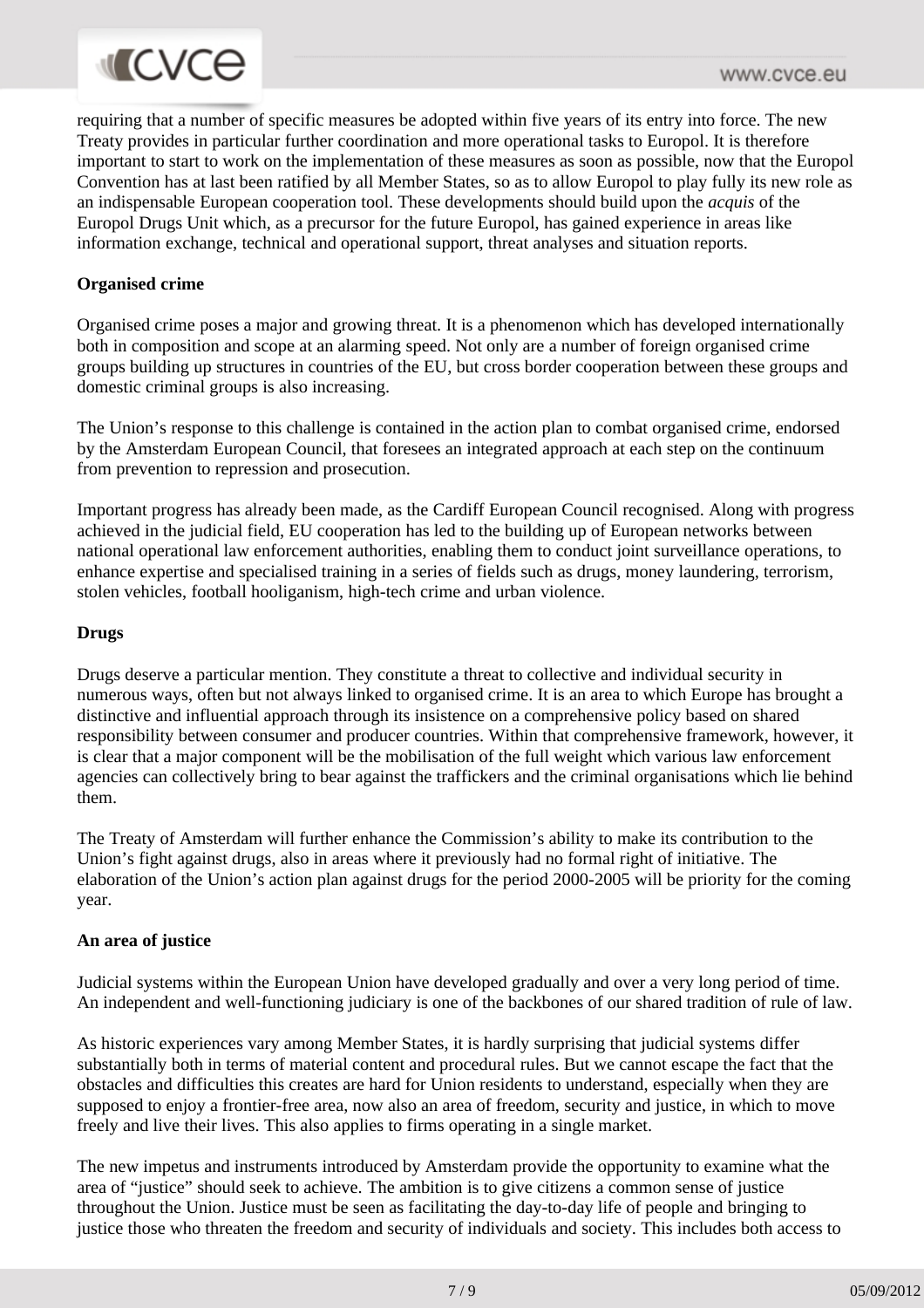# **MICVCO**

justice and full judicial cooperation among Members States. What Amsterdam provides is a conceptual and institutional framework to make sure that those values are defended throughout the Union; in other words, the context in which a Union global policy in the administration of justice can be developed.

It is in the framework of the consolidation of an area of freedom, security and justice that the concept of public order appears as a common denominator in a society based on democracy and the rule of law. With the entry into force of the Amsterdam Treaty, this concept which has hitherto been determined principally by each individual Member State will also have to be assessed in terms of the new European area. Independently of the responsibilities of Member States for maintaining public order, we will gradually have to shape a "European public order" based on an assessment of shared fundamental interests.

# **Judicial cooperation in civil matters**

Reinforcement of judicial cooperation in civil matters, which many believe has developed too slowly, represents a fundamental stage in the creation of a European judicial area which will bring tangible benefits for every Union citizen. Law-abiding citizens have a right to look to the Union to simplify and facilitate the judicial environment in which they live in the European Union context. Here principles such as legal certainty and equal access to justice should be a main objective, implying easy identification of the competent jurisdiction, clear designation of the applicable law, availability of speedy and fair proceedings and effective enforcement procedures.

## **Judicial cooperation in criminal matters**

Judicial cooperation in criminal matters must be raised to the level reached in police cooperation. However effective it may be, judicial cooperation in criminal matters is hard pressed today to deal with phenomena such as organised crime, unless there is approximation of legislation and facilitation of procedures.

In concrete terms this means first of all that criminal behaviours should be approached in the same way throughout the Union: terrorism, corruption, traffic in human beings, organised crime, should be the subject of minimum common rules relating to the constituent elements of criminal acts, and should be pursued with the same vigour wherever they take place. If serious criminal conduct receives an equivalent response and procedural guarantees are comparable throughout the Union, the possibilities of improving coordination of prosecution, whenever greater efficiency can be reconciled with respect for individual rights, must be examined. This goes in particular for policy areas where the Union has already developed common policies, and for policy areas with strong cross-border implications such as environmental crime, high-tech crime, corruption and fraud, money laundering, etc. At all events the enhancement of the powers of Europol will have to be matched by the development of a judicial function at Union level.

# **Procedures**

Procedural rules should respond to broadly the same guarantees, ensuring that people will not be treated unevenly according to the jurisdiction dealing with their case. The rules may be different provided that they are equivalent. This would in particular cover matters relevant to the rights of defence, where common principles and codes of good practice should be developed (i.e. interpretation, taking of evidence, etc.), but could also extend to persons involved in procedures in any other capacity (witness, victim, expert, etc.). Moreover, in criminal areas, it should not be limited to the proceedings leading to a possible conviction, but should also be applicable to the enforcement of a decision, including, for instance, confiscation of assets, early or conditional releases and reintegration.

# **Cross-border litigation**

Difficulties with which citizens are intrinsically confronted in cross-border litigation, be it in civil or in criminal matters, should be neutralised as much as possible. This means, for example, streamlined communication of documents and information, use of multilingual forms, creation of mechanisms or networks to assist and advise in transnational cases, and even financial compensation for the extra costs